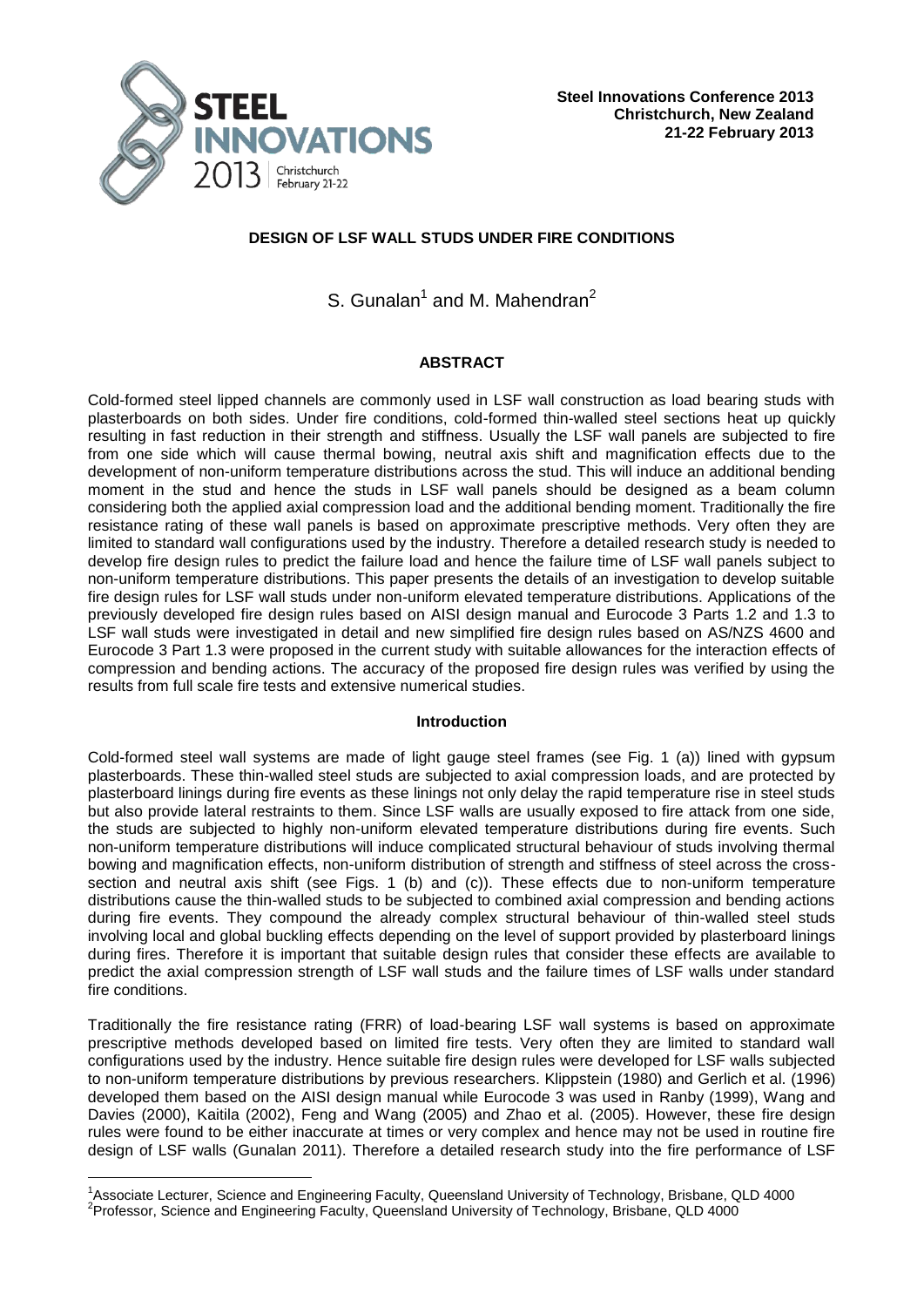wall systems was undertaken to develop improved fire design rules using the results from a series of full scale fire tests and extensive numerical studies.



Figure 1. The behaviour of LSF wall system in fire

Ten full scale fire tests of load bearing LSF wall assemblies made of eight different wall configurations (Kolarkar 2010), Gunalan 2011 and Gunalan et al. 2013) including a new composite panel were first conducted under standard fire conditions (see Table 1). Numerical studies were then undertaken using suitable LSF wall stud models (Gunalan 2011, Gunalan and Mahendran 2013). The developed finite element models were validated by comparing their results with test results in Kolarkar (2010), Gunalan (2011) and Gunalan et al. (2013). The validated model was then used in a detailed numerical study into the axial compression strength of lipped channel studs used in both the conventional and the new composite panel systems to increase the understanding of their behaviour under non-uniform elevated temperature conditions and to develop fire design rules. The numerical study also included LSF walls made of other steel grades and thicknesses. Since the fire tests showed that the plasterboards provided sufficient lateral restraint until the failure of LSF wall panels, this assumption was also used in the numerical analyses and was further validated by comparison with experimental results. Hence only the flexural buckling of studs about the major axis and local buckling were considered here.

This paper uses the fire performance results of eight different LSF wall systems from fire tests and numerical studies to investigate the previous fire design rules for LSF walls subjected to non-uniform elevated temperatures, and proposes new fire design methods based on AS/NZS 4600 (SA, 2005), AISI S100 (NAS, 2007) and Eurocode 3 Part 1.3 (ECS, 2006). A spread sheet based design tool was developed based on the new design rules to predict the failure load ratio versus time and temperature curves for varying LSF wall configurations shown in Table 1. This paper presents the details and results of this study aimed at developing improved fire design rules for predicting the load capacity of LSF wall studs and the failure times of LSF walls under standard fire conditions. It also includes brief details of the experimental and numerical studies of LSF walls conducted by the authors from which the results were used in this paper.

## **Experimental Investigation**

Ten fire tests of LSF walls were conducted first to evaluate the fire performance of load bearing LSF wall assemblies. One wall specimen was tested to failure under an axial compression load at room temperature while ten wall specimens subjected to a constant axial compression load were exposed to standard fire conditions on one side (see Table 1). Conventional LSF wall assemblies lined with single or double layers of plasterboard with or without cavity insulation were considered. A new LSF wall system based on a composite panel was proposed in which the insulation was placed externally between the two plasterboards (Kolarkar 2010, Gunalan 2011 and Gunalan et al. 2013). The insulations used were glass, rockwool and cellulose fibres. All the steel frames were built to a height of 2400 mm and a width of 2400 mm as shown in Fig. 1 (a). The studs and tracks used in the test frames were fabricated from G500 galvanized steel sheets with a nominal base metal thickness of 1.15 mm. The measured yield strength and elastic modulus of steel were 569 MPa and 213520 MPa, respectively, at ambient temperature. Test frames were lined on both sides by single or double layers of 16 mm gypsum plasterboards. Table 1 shows the details of wall specimens with eight different wall configurations used in this research.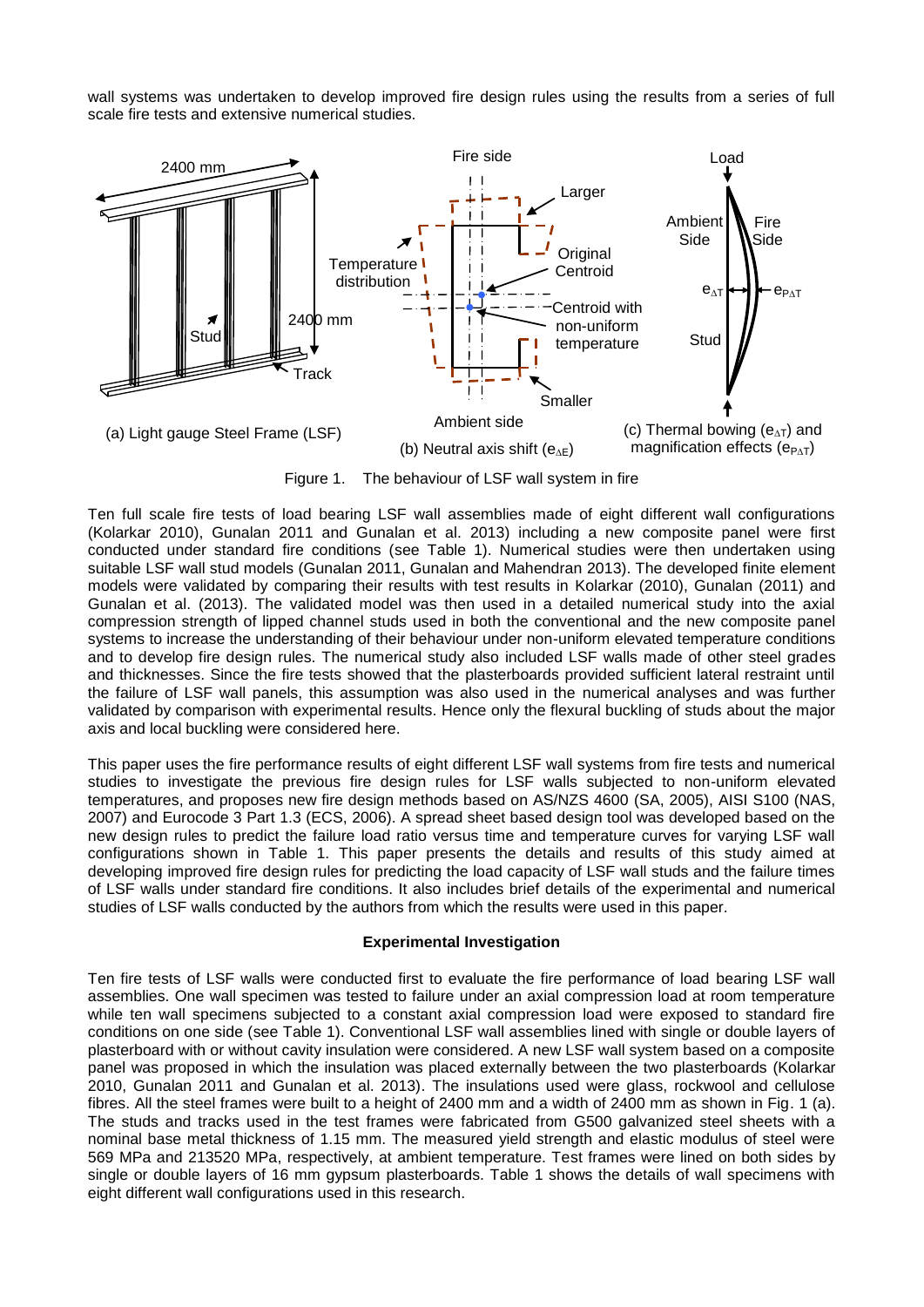| <b>Test</b>    |                              | <b>Insulation</b>      | Load  | Failure Time (min.) |            |  |
|----------------|------------------------------|------------------------|-------|---------------------|------------|--|
|                | Configuration                |                        | Ratio | <b>Test</b>         | <b>FEA</b> |  |
| 1              |                              | Glass Fibre            | 0.2   | 118                 | 115        |  |
| $\overline{2}$ |                              | <b>Glass Fibre</b>     | 0.4   | 108                 | 110        |  |
| 3              |                              | Rock Fibre             | 0.4   | 134                 | 131        |  |
| $1^*$          |                              | None                   | 0.2   | 53                  | 53         |  |
| $2^*$          |                              | None                   | 0.2   | 111                 | 115        |  |
| $3^*$          | Ro <mark>da ada</mark> ogaya | <b>Glass Fibre</b>     | 0.2   | 101                 | 100        |  |
| $4^*$          | 8000 x000 0000x              | Rock Fibre             | 0.2   | 107                 | 105        |  |
| $5^*$          |                              | Cellulose Fibre        | 0.2   | 110                 | 109        |  |
| 6*             |                              | <b>Rock Fibre</b>      | 0.2   | $136^{#}$           | 154        |  |
| $7^*$          |                              | <b>Cellulose Fibre</b> | 0.2   | 124                 | 129        |  |

Table 1. Failure times from experiments and FEA

(1 - 3) - Tests conducted by Gunalan (2011); (1\* - 7\*) - Tests conducted by Kolarkar (2010); ( # ) - Earlier failure time due to lack of thermal expansion

The furnace was designed to deliver heat based on the standard fire curve as given in AS 1530.4 (SA, 2005). The loading frame was specially designed to load the individual studs of LSF wall specimens in compression from the bottom side using jacks (see Fig. 2 (a)). The axial shortenings of the studs and the out-of-plane movements of the wall specimen were measured using LVDTS while K type thermocouples were used to measure the temperature development across the wall specimens during the fire tests. In each fire test an axial compression load of 15 kN (for a load ratio of about 0.2) or 30 kN (for a load ratio of about 0.4) was applied to each stud, ie. 0.2 or 0.4 times the ultimate capacity of 79 kN of each stud at ambient temperature as obtained from test. The load was held constant at room temperature before the furnace was started and then maintained throughout the fire test. During the fire test, the furnace temperature was regulated to follow the standard temperature-time curve. The test was stopped immediately after one or more of the wall studs failed, and the time to failure (FRR) was recorded. Fig. 2 (b) shows the LSF wall panel and the studs after failure while Table 1 shows their failure times. Further details about the experimental study and test results are given in Kolarkar (2010), Gunalan (2011) and Gunalan et al. (2013).





(a) Before the fire test – Ambient side  $($ b) After the fire test – Fire side Figure 2. Test Specimen Before and After the Fire Test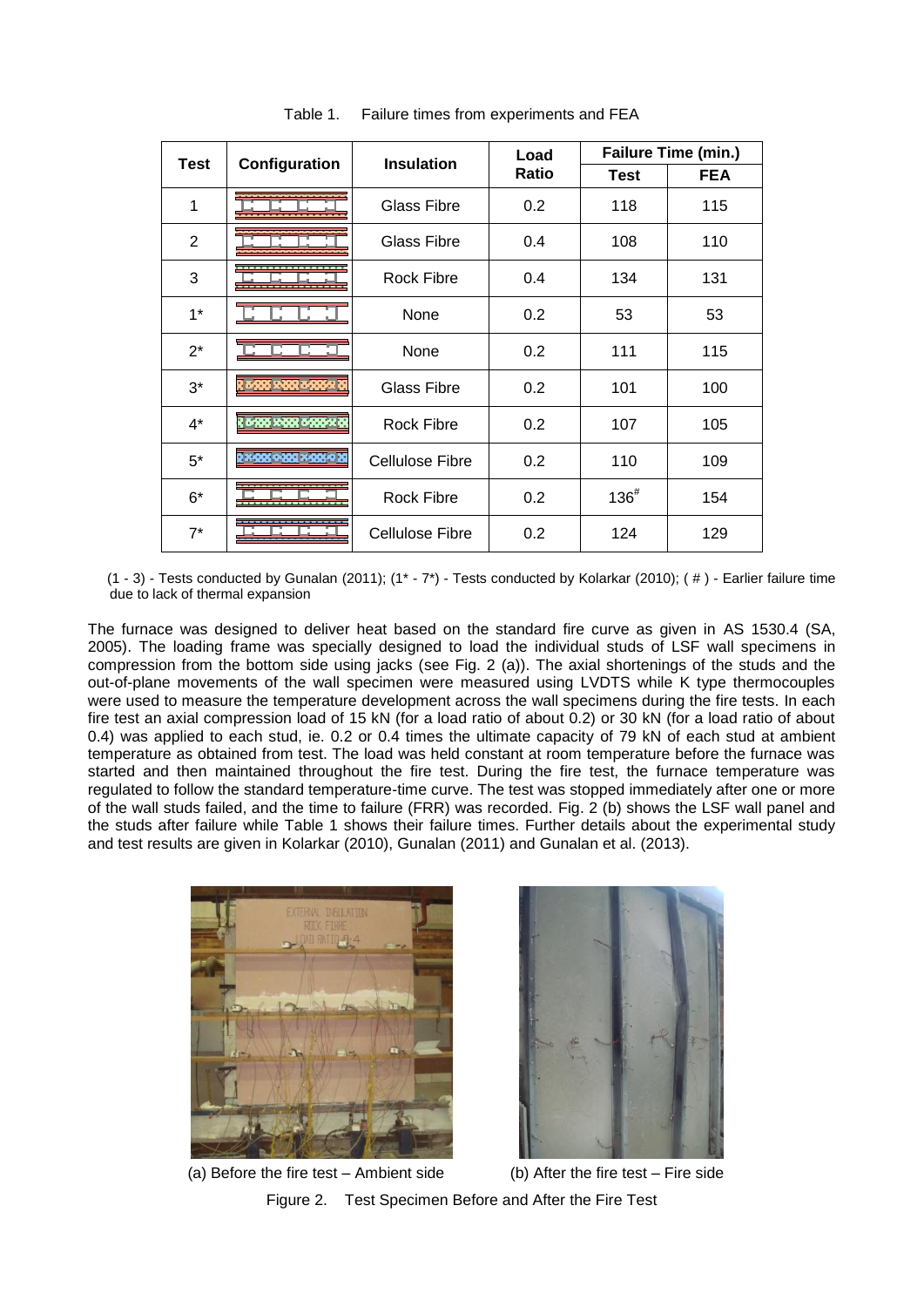## **Finite Element Modelling**

A finite element model of LSF wall studs was developed with appropriate thermal and structural boundary conditions to simulate their behaviour under fire conditions and to determine the FRR. Finite element analyses were conducted under steady state conditions. Here, the non-uniform temperature distributions in the steel stud cross-section were raised to the measured temperatures of hot and cold flanges and web elements at a given time during the standard fire test and then maintained. A load was then applied in increments until the failure of stud. The stud failure load thus obtained was then expressed as a ratio of the ambient temperature stud capacity (load ratio) and plotted against time for each test. The use of steady state analyses provided load ratio versus time curves that can be used to find FRR.

S4R shell element type with a 4 mm x 4 mm mesh size was selected based on detailed convergence studies. The measured mechanical properties were used to enable the comparison of FEA and test results. Poisson's ratio of steel was assumed as 0.3. The yield strength and elastic modulus reduction factors at elevated temperatures and the stress-strain curves were based on the predictive equations developed in Dolamune Kankanamge and Mahendran (2011). The coefficient of thermal expansion α given in Eurocode 3 Part 1.2 (ECS, 2005) was used. Based on other numerical studies (Kaitila 2002, Zhao et al. 2005 and Feng et al. 2003) and the experimental behaviour of studs (Kolarkar 2010, Gunalan 2011 and Gunalan et al. 2013), one of the two central studs with the vertical plasterboard joint against it (critical stud) was considered in the analyses. Pinned support conditions were simulated using rigid plates while the axial compressive load was applied at the section centroid at one end as shown in Fig. 3 (a). It was assumed that the plasterboard on both flanges provided sufficient lateral restraint until failure (Kaitila 2002, Zhao et al. 2005 and Feng et al. 2003). The measured time-temperature profiles obtained from the fire tests were used as was done in Kaitila (2002) and Zhao et al. (2005). The temperatures of the studs were measured at mid-height and quarter points throughout the fire tests. Therefore the average measured temperatures were used over the entire stud length. Non-uniform temperature distribution across the stud (see Fig. 2 (b)) was considered in the finite element modelling of studs. The flange and lip temperatures were assumed to be the same with the web having a linear temperature distribution. The local web buckling near the support was predominant in the first eigen mode of the elastic buckling analyses and also in the test results (Kolarkar 2010 and Gunalan et al. 2013). Therefore this eigen mode was used to introduce the initial geometric imperfection with an amplitude of 0.006b. The effect of residual stress on the ultimate capacity of LSF stud was found to be small at ambient temperature. It will be even more insignificant at elevated temperatures. Hence residual stresses were not considered for studs under fire conditions (Kaitila 2002, Zhao et al. 2005 and Feng et al. 2003).

The results from finite strip analyses (CUFSM) and tests (Kolarkar 2010 and Gunalan 2011) were used to validate the results of finite element analyses (FEA) at ambient temperature. Under fire conditions, many steady state analyses conducted in close time intervals led to a load ratio versus time curve for the LSF wall systems in Table 1. Fig. 3 (b) shows this curve for the case of LSF wall with glass fibre external insulation. As shown in these figures, the failure time for Test 1 with a load ratio of 0.2 were obtained as 115 minutes. The main advantage of steady state FEA is that the figures such as Fig. 3 (b) can now be used to obtain the fire resistance rating (failure time) for any given load ratio. Table 1 gives the failure times predicted by steady state FEA for all the tests. These comparisons show that the developed finite element model accurately predicts the ultimate capacities and failure modes of studs subjected to axial compression under fire conditions. The developed finite element models were able to predict the failure times within 5 minutes. Further details of numerical studies can be found in Gunalan (2011) and Gunalan and Mahendran (2013).



(a) Loading and boundary conditions (b) Load ratio versus Time



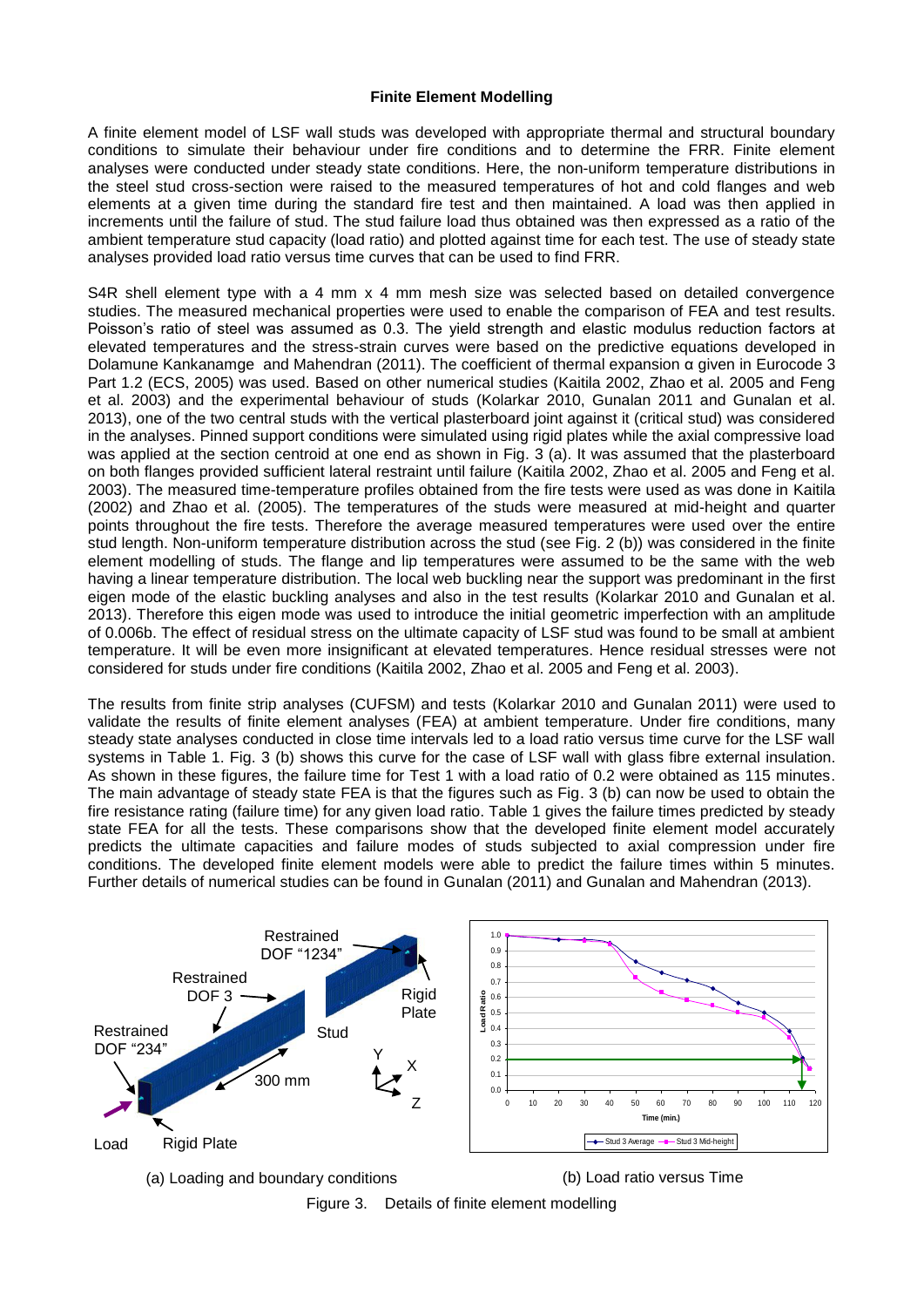#### **Proposed Fire Design Rules based on Eurocode 3 Part 1.3**

Design rules to find the ultimate capacity of LSF wall studs during standard fires were developed by Ranby (1999), Wang and Davies (2000), Kaitila (2002), Feng and Wang (2005) and Zhao et al. (2005) using Eurocode 3 Parts 1.2 and 1.3. A detailed review of the design rules proposed by them in relation to the applicability to LSF wall studs is given in Gunalan (2011). Among them, Feng and Wang's (2005) proposals based on Eurocode 3 Part 1.3 design rules for ambient temperature conditions agreed well with the FEA and fire test results from this study. Therefore this study is also based on Eurocode 3 Part 1.3 to develop simplified fire design rules. Among the previous studies except Feng and Wang (2005), the minor axis bending was not considered. This is due to the availability of plasterboard restraint. Feng and Wang (2005) included the neutral axis shift about the minor axis and corresponding bending moment. However, they showed that this effect is negligible and can be ignored in the fire design of LSF wall studs. Therefore the relevant equation in Eurocode 3 Part 1.3 for the combined actions of bending and axial compression can be reduced to,

$$
\frac{N_{Ed}}{\chi_{x}f_{y}A_{eff}} + \frac{k_{xx}(M_{x,Ed} + \Delta M_{x,Ed})}{\chi_{LT}f_{y}W_{eff,x}/\gamma_{M1}} = 1
$$
\n(1)

where  $N_{Eq}$  is the applied axial compression load and  $f_v$  is the basic yield strength;  $A_{eff}$  is the effective crosssectional area for axial compression; *γM1* is the partial factor for resistance of members to instability which was assumed to be equal to 1;  $M_{xEd}$  is the applied bending moment about the major axis;  $\Delta M_{xEd}$  is the additional moment;  $W_{\text{eff},x}$  is the effective section modulus for the maximum compressive stress in an effective cross-section that is subject to bending about the major axis;  $\chi_x$  and  $\chi_{LT}$  are the reduction factors due to flexural buckling and lateral torsional buckling and *kxx* is the interaction factor.

The bending moment about the major axis is caused by three effects due to the non-uniform temperature distribution in LSF wall studs. They are the pure thermal bowing, the neutral axis shift due to the deterioration of stiffness and the magnification effects due to P-∆ effects. If the net eccentricity of these three effects is denoted as "*e*", the bending moment about the major axis is *NEd e*. For members not susceptible to torsional deformations such as LSF wall studs, *χLT* is equal to 1.0. In Eq. 1, the component *fyAeff* is the ultimate failure load for local buckling  $N_{\text{eff}}$  and the component  $f_v W_{\text{eff},x}$  is the section moment capacity  $M_{x,\text{eff}}$  of LSF wall stud. Hence the common equation used by all the previous researches (Ranby 1999, Wang and Davies 2000, Kaitila 2002, Feng and Wang 2005 and Zhao et al. 2005) is

$$
\frac{N_{Ed}}{\chi_x N_{eff}} + \frac{k_{xx} N_{Ed} e}{M_{x,eff}} = 1
$$
\n(2)

In order to find the ultimate load *N<sub>Ed</sub>* of LSF wall studs under standard fire conditions, the parameters  $k_{xx}$ , e, *χx*, *Neff* and *Mx,eff* should be determined accurately by taking into account the effects of non-uniform elevated temperature distribution in LSF wall studs. The calculation methods of these parameters and assumptions varied in the previous studies and hence different ultimate loads were obtained for LSF wall studs.

### **Section Compression Capacities of LSF Wall Studs under Fire Conditions (***Neff***)**

The local buckling capacity according to Eurocode 3 Part 1.3 was calculated by multiplying the effective area and the yield stress at elevated temperatures. Three possible yield stresses were investigated by Gunalan (2011): yield stress at the average stud (web) temperature (*fy,web*), area based weighted average yield stress of the gross section ( $f_{y,bar}$ ) and yield stress at hot flange temperature ( $f_{y,HF}$ ). Similarly four different effective areas were investigated: effective area at ambient  $(A_{20})$ , elevated  $(A_t)$ , web  $(A_w)$  and hot flange  $(A_{HF})$ temperatures. Hence the local buckling capacities were predicted for 12 different cases (four effective areas x three yield stresses) using the relevant design rules in Eurocode 3 Part 1.3. Three options were short listed among them to find the local buckling capacity of LSF wall studs with non-uniform temperature distributions (*fy,bar* with *A<sup>t</sup>* , *A<sup>w</sup>* and *A20*). At higher load ratios the load ratio curve using the effective areas at elevated temperatures (*At*) agreed well with FEA results compared to the load ratio curve using *A20*. However, at lower load ratios none of them agreed with FEA results. In FEA, the entire hot flange has reached its yield strength capacity at failure time and triggered the failure. However, at this time the cold flange has not reached its yield strength. This indicates that the cold flange has some reserve capacity at the time the stud failed. However, in the prediction of local buckling capacity at elevated temperatures according to *ΣA<sup>i</sup> fyi*, it is assumed that the entire stud cross-section has reached its yield stress. This resulted in the over-estimation of local buckling capacity of studs with non-uniform temperature distributions. Therefore it was decided to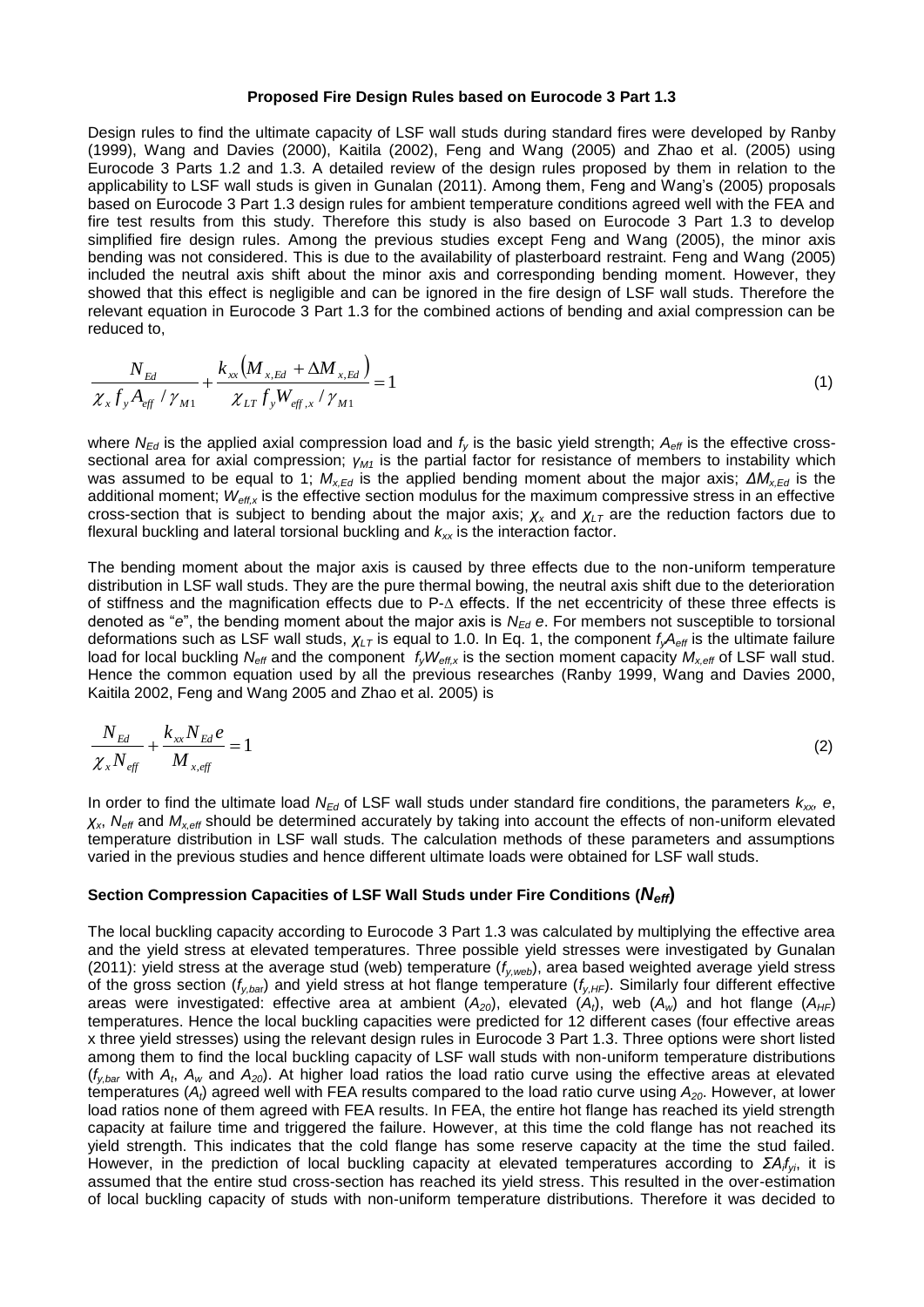limit the yield stress of cold flange to 1.5  $f_{vHF}$  in the determination of local buckling capacity. This indicated a better agreement in load ratios with FEA results (Gunalan 2011).









(a) Section moment capacity (b) Ultimate compression capacity



# **Member Compression Capacities of LSF Wall Studs under Fire Conditions (***χ<sup>x</sup> Neff***)**

Ranby (1999) and Kaitila (2002) used the mechanical properties at average stud (web) temperatures to find the member compression capacities of LSF wall studs subjected to non-uniform temperature distributions. However, Feng and Wang (2005) and Zhao et al. (2005) used the weighted average mechanical properties based on gross section dimensions. It was found that the weighted average mechanical properties should be used instead of the mechanical properties at web temperature (Gunalan 2011). Hence in this study the weighted average mechanical properties were used with Eurocode 3 Part 1.3 design rules to determine the member compression capacities of LSF wall studs under fire conditions.

# **Section Moment Capacities of LSF Wall Studs under Fire Conditions** *(Mx,eff***)**

Ranby (1999) and Kaitila (2002) used the basic formula *fy,webZeff,20* to find the section moment capacities of LSF wall studs subject to non-uniform temperature distributions. They used the yield stress at web temperature and the effective section modulus at ambient temperature. The section modulus was calculated based on the effective element widths for pure compression. However, it is important that the effective element widths based on pure bending are used. Feng and Wang (2005) suggested a more accurate method to find the section moment capacity. When calculating *Mx,eff* at stud mid-height, compression is on the cold flange side with a high yield strength and tension is on the hot side with a low yield strength. In this case partial plasticity was considered whereby tensile stress in the extreme fibres has reached yield and the maximum compression stress in the extreme fibre is equal to the yield stress. At the supports since the hot flange is in compression, the first yield of compression flange was adopted. Zhao et al.'s (2005) assumption was similar to that proposed in Feng and Wang (2005).

Fig. 4 shows the interaction of compression and bending in Test 1 using the ratio of applied axial compression load and axial compression capacity (N/Nu) and the ratio of applied bending moment and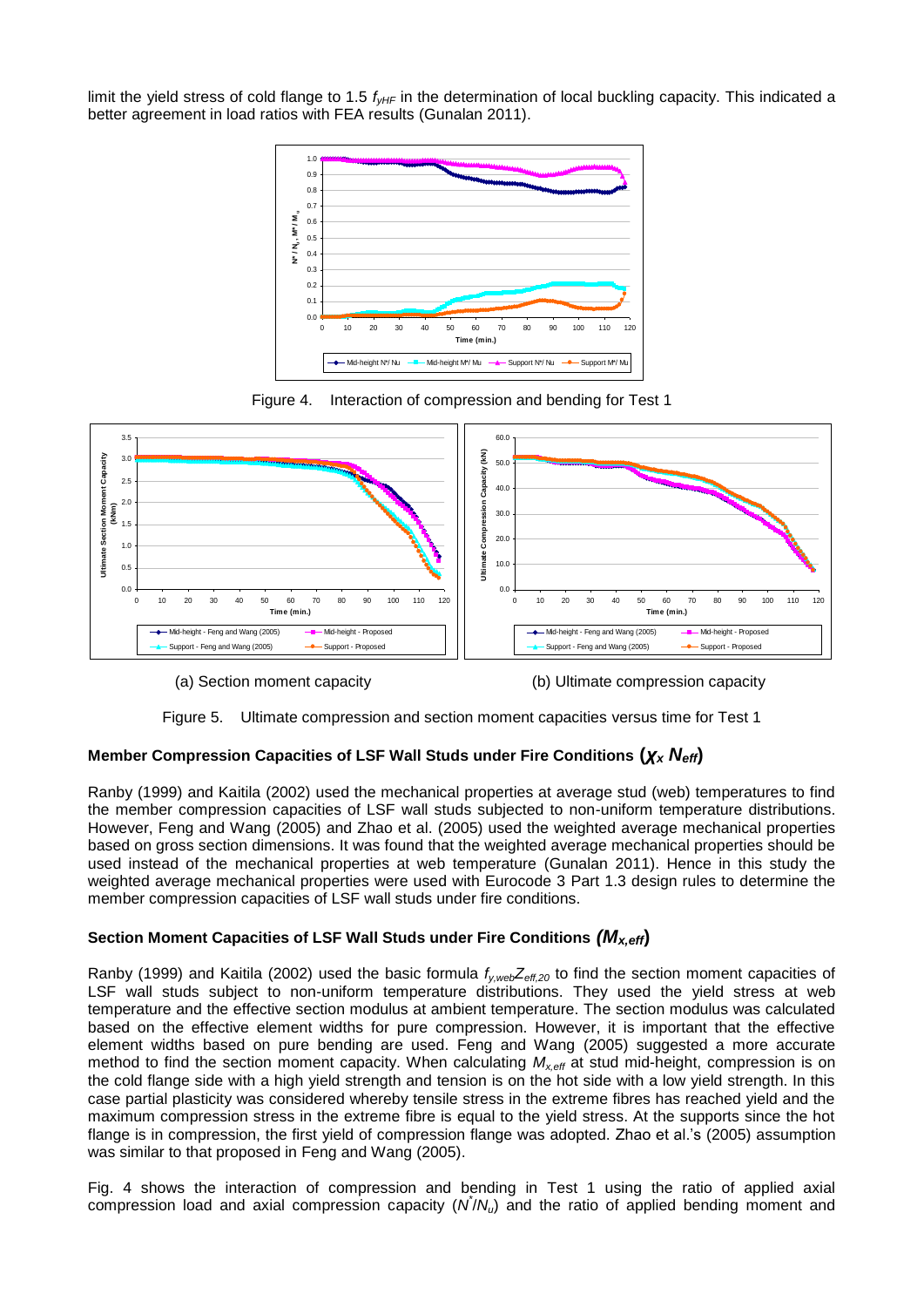section moment capacity ( $M^{\dagger}/M_{\omega}$ ). The influence of bending is high at mid-height compared at the support. However, overall, this figure clearly indicates that the LSF wall studs under non-uniform temperature distributions are dominated by compression than bending. Therefore it was decided to propose a simplified method to calculate the section moment capacity. It is proposed here that the section moment capacity at mid-height is calculated using the formula *fy,barZeff,t* where *fy,bar* is the area based weighted average yield stress and *Zeff,t* is equal to *Ieff,t / ymax*. In the studies of Feng and Wang (2005) and Zhao et al. (2005), partial plasticity was considered at mid-height whereby tensile stress in the extreme fibres has reached yield and the maximum compression stress in the extreme fibre is equal to the yield stress. Therefore in this scenario *fybar* is suitable to calculate the section moment capacity. *Ieff,t* is the weighted average second moment of area (taking into account the variation of elastic modulus with temperature across the section) calculated based on the effective element widths at elevated temperatures. The effective area for pure bending was calculated assuming compression on cold flange.

In the studies of Feng and Wang (2005) and Zhao et al. (2005), the moment capacity at the support was calculated with yielding occurring in the hot flange. In this case  $f_{y,HF}$  is suitable to calculate the section moment capacity instead of *fy,bar* . Therefore it is proposed to calculate the section moment capacity at support using the formula  $f_{V,H}Z_{\text{eff},t}$ . This time the effective area for pure bending should be calculated assuming compression on hot flange. This will introduce additional calculation effort without improving the accuracy much and hence not proposed in the current study. Therefore the effective area used in the midheight calculations (assuming compression on cold flange) is also recommended for support calculations.

Fig. 5 (a) shows the variation of section moment capacity (*Mx,eff*) with time for Test 1 according to Feng and Wang (2005) and the current simplified proposal for both mid-height and supports. A reasonable agreement was achieved between the accurate method of Feng and Wang (2005) and the proposed simplified method in this section. Fig. 5 (b) shows the variation of ultimate compression capacities (*NEd*) of LSF wall studs with time at mid-height and supports for the same tests. It shows that the ultimate compression capacities were not affected by using the simplified method for section moment capacities. This is due to the fact that the LSF wall studs subjected to non-uniform temperature distributions are dominated by compression rather than bending as shown in Fig. 4. Therefore it is concluded that the section moment capacities can be calculated using the simplified method proposed here without affecting the accuracy of ultimate compression capacities of LSF wall studs.

### **Interaction of Compression and Bending**

The effect of thermal bowing can be considered as that of an initial geometric imperfection of a slender member with pinned ends. Hence the bending moment generated by thermal bowing and its magnification effect is given by,

$$
N_{Ed}e_1 = \frac{N_{Ed}e_{\Delta T}}{1 - \frac{N_{Ed}}{N_{cr}}}
$$
 with  $e_{\Delta T} = \frac{\alpha L^2 \delta T}{8b_w}$  (3)

where  $N_{Eq}$  is the applied load;  $e_1$  is the maximum total deformation at mid-height due to thermal bowing and its magnification effects*; Ncr* is the Euler buckling load; *eΔT* is the thermal bowing at mid-height (Cooke 1987); α is the thermal expansion coefficient for steel; *L* and *b<sup>w</sup>* are the stud height and web depth, respectively, and *δ<sup>T</sup>* is the temperature difference.

Using Eurocode 3 Part 1.3 the bending moment due to the shift of neutral axis about the major axis and its magnification effects is given by Eq. 4 assuming the LSF wall stud is not susceptible to torsional deformation,

$$
N_{Ed}e_2 = k_{xx}N_{Ed}e_{\Delta E} \quad \text{with} \quad e_{\Delta E} = \frac{\sum_{i} E_{i,\theta} y_i A_i}{\sum_{i} E_{i,\theta} A_i} \quad \text{and} \quad k_{xx} = \frac{C_{mx}}{1 - \chi_x \frac{N_{Ed}}{N_{cr}}} \tag{4}
$$

where *Cmx* allows for the effects of non-uniform distribution and applied axial compression load (Eurocode 3 Part 1.3). Since the moment due to neutral axis shift is equal at both ends,  $\Psi = 1$  should be used in the determination of *Cmx*. Therefore the total moment due to thermal bowing, neutral axis shift and their magnification effects can be calculated as,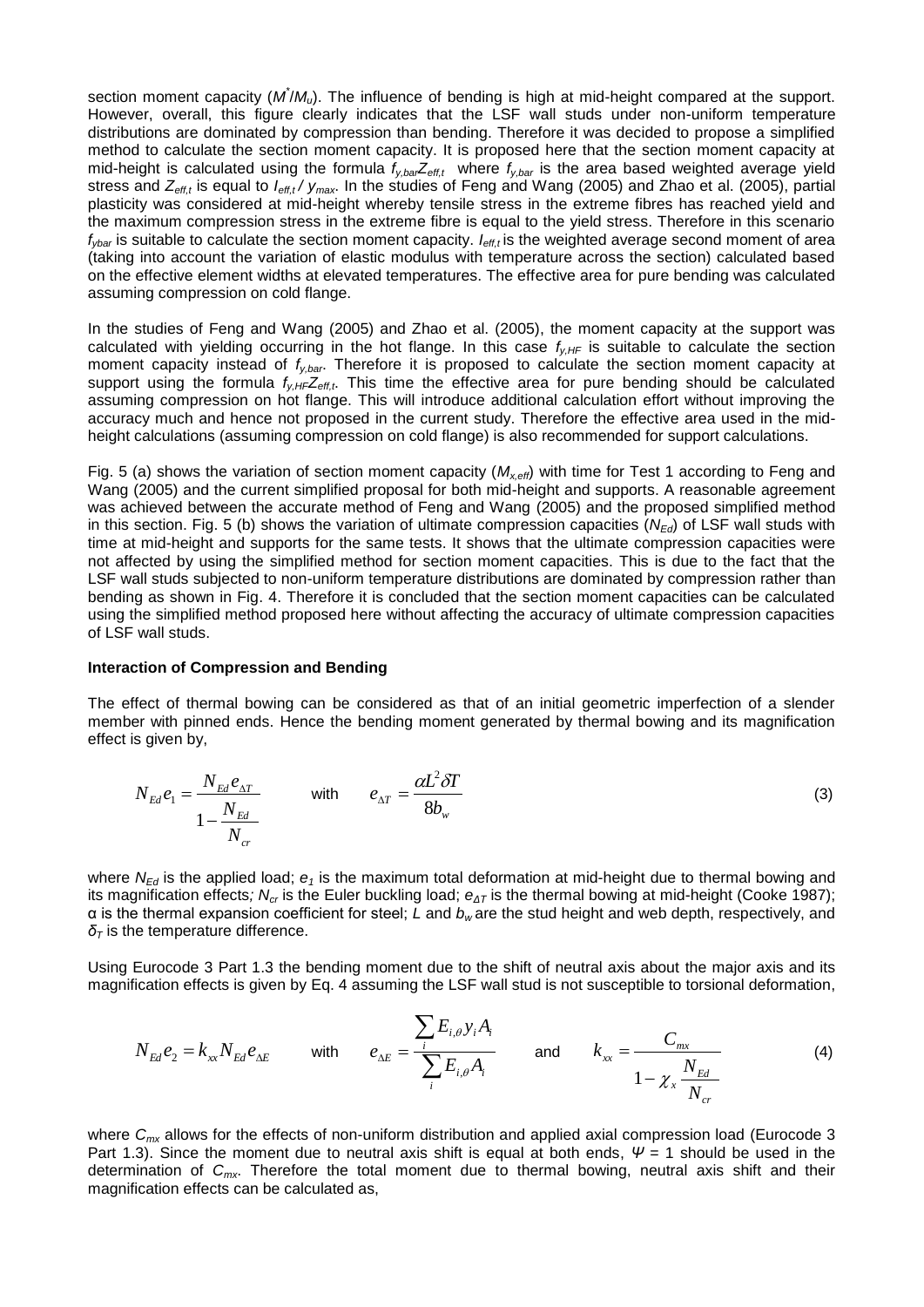$$
M_{x,Ed,tot} = N_{Ed} (e_1 - e_2) = \frac{N_{Ed} e_{\Delta T}}{1 - \frac{N_{Ed}}{N_{cr}}} - \frac{N_{Ed} e_{\Delta E} C_{mx}}{1 - \chi_x \frac{N_{Ed}}{N_{cr}}}
$$
(5)

In the studies of Ranby (1999) and Kaitila (2002), the magnification effects were counted twice by the use of Eq. 3 and *kxx*. This is not recommended in the fire design of LSF wall studs and hence the proposed method in this section should be used. In this study, the equations given in Eurocode 3 Part 1.3 are reduced to Eq. 6 to obtain the ultimate compression capacities (*NEd*) of LSF wall studs subjected to non-uniform temperature distributions.

$$
\frac{N_{Ed}}{\chi_x N_{\text{eff}}} + \frac{M_{x, Ed, tot}}{M_{x, \text{eff}}} = 1
$$
\n(6)

where *Neff, χx, Mx,eff* and *Mx,Ed,tot* are obtained as discussed before.

#### **Proposed Fire Design Rules based on AS/NZS 4600 and AISI S100**

Klippstein (1980) and Gerlich et al. (1996) developed fire design rules for LSF wall studs using the AISI design manual. Fire design calculations based on their rules can be found in Gunalan (2011). The equations used by Klippstein (1980) are not available in the current AISI S100 document (AISI, 2007). Gerlich et al. (1996) calculated the critical stress and the bending moment capacity based on the yield stress at cold flange temperature. This resulted in the over-estimation of failure times of LSF wall panels. In this section suitable fire design rules are proposed based on the ambient temperature cold-formed steel design codes (AS/NZS 4600 and AISI S100) that have identical design rules. As discussed before, Eq. 7 is proposed here to obtain the ultimate compression capacities of LSF wall studs subjected to non-uniform temperature distributions. It is based on Eq. 6 but rewritten using the symbols in AS/NZS 4600 and AISI S100.

$$
\frac{N^*}{A_{\text{eff},t}f_n} + \frac{M^*}{M_{x,\text{eff}}} = 1\tag{7}
$$

where  $N$ <sup>\*</sup> and  $M$ <sup>\*</sup> are the applied axial compression load and the total moment about the major axis;  $f_n$  is calculated based on the weighted average mechanical properties (yield stress and elastic modulus) at elevated temperatures and includes the effects of major axis flexural buckling; *Aeff,t* is the effective area at elevated temperature calculated using *fn*; The determination of member compression capacity using AS/NZS 4600 is much simpler than using Eurocode 3 Part 1.3, since the Australian design code finds the member capacity directly using *f<sup>n</sup>* rather than finding it from the section capacity as was done in European design code. *Mx,eff* is the section moment capacity calculated as before.

The total moment  $M^*$  due to thermal bowing, neutral axis shift and their magnification effects is given by

$$
M^* = \frac{C_{mx}N^*e}{\alpha_{nx}} = \frac{N^*e_{\Delta T}}{1 - \frac{N^*}{N_{cr}}} - \frac{N^*e_{\Delta E}}{1 - \frac{N^*}{N_{cr}}}
$$
(8)

where  $C_{mx}$  is equal to 1 in the case of neutral axis shift as the moments developed in this case is uniform.

Detailed calculations to find the ultimate capacity of LSF wall studs at elevated temperatures based on AS/NZS 4600 (SA, 2005) and Eurocode 3 Part 1.3 (ECS, 2006) design rules are given in Gunalan (2011).

### **Comparison of Proposed Fire Design Rules with Test and FEA Results**

Fig. 6 compares the variation of FEA load ratios with predicted load ratios based on Australian and European codes (AS/NZS 4600 and Eurocode 3 Part 1.3). A reasonable agreement was obtained between the FEA results and the predictions. A very good agreement was obtained between AS/NZS 4600 and Eurocode 3 Part 1.3 although the latter is slightly conservative in predicting the failure times for lower load ratios. Table 2 compares the test and FEA results with the predicted failure times (FRR) using the proposed fire design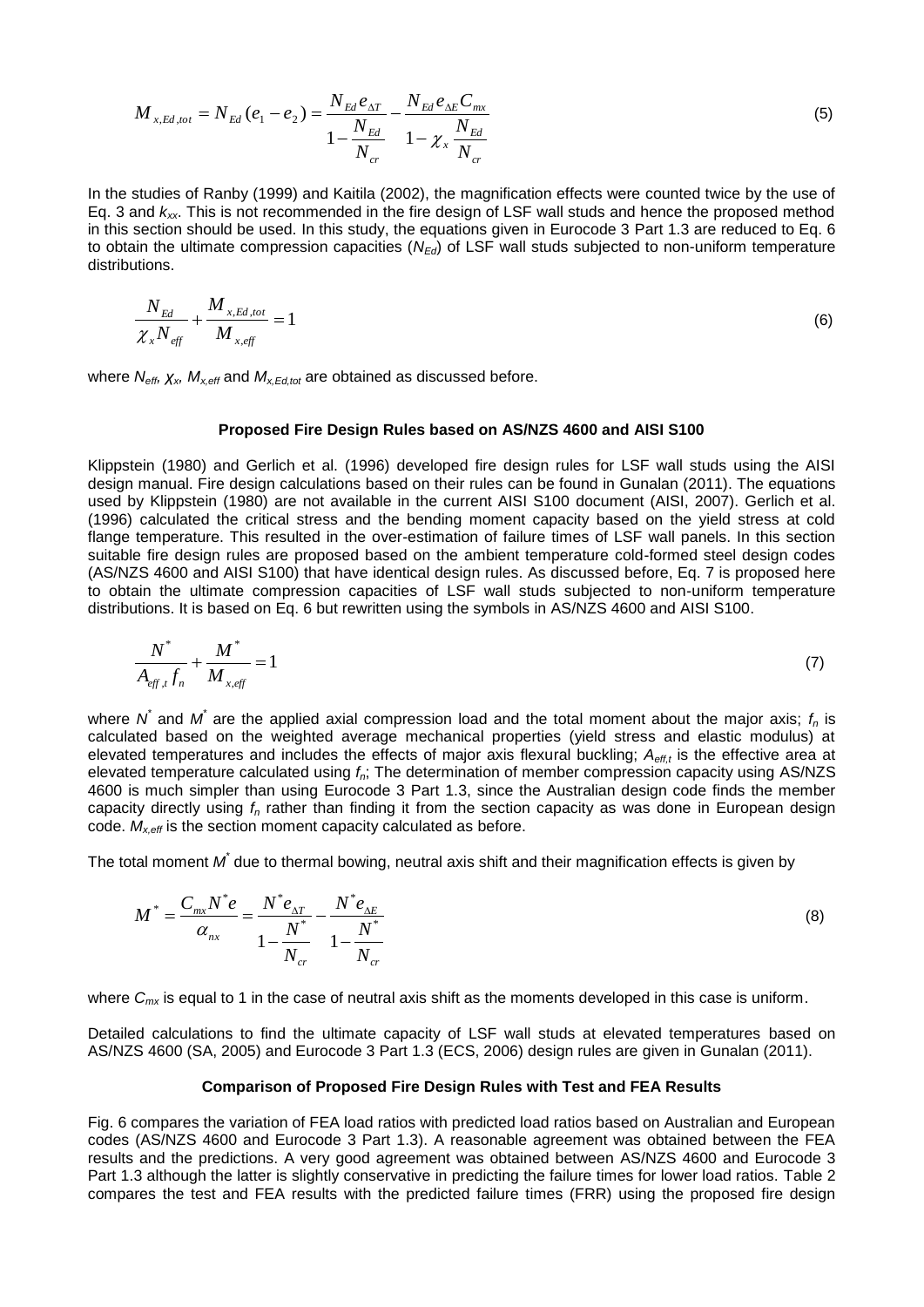rules based on AS/NZS 4600 and Eurocode 3 Part 1.3, respectively. The agreement is very good and it is concluded that the proposed fire design rules using AS/NZS 4600 and Eurocode 3 Part 1.3 accurately predict the failure times of LSF wall panels subject to fire from one side.



Figure 6. Comparison of proposed fire design rules with FEA results for Test 1

| <b>Test</b> | Load Ratio = $0.2$ |            |     |                 | Load Ratio = $0.4$ |            |     | Load Ratio = $0.7$ |     |     |                 |
|-------------|--------------------|------------|-----|-----------------|--------------------|------------|-----|--------------------|-----|-----|-----------------|
|             | Test               | <b>FEA</b> | AS. | EC <sub>3</sub> | Test               | <b>FEA</b> | AS  | EC <sub>3</sub>    | FEA | AS  | EC <sub>3</sub> |
| 1           | 118                | 115        | 117 | 115             | -                  | 109        | 109 | 107                | 72  | 82  | 82              |
| 2           | -                  | 116        | 116 | 115             | 108                | 110        | 111 | 109                | 85  | 92  | 92              |
| 3           | -                  | 143        | 137 | 137             | 134                | 131        | 132 | 128                | 95  | 101 | 101             |
| $1*$        | 53                 | 53         | 56  | 53              |                    | 42         | 44  | 41                 | 20  | 25  | 25              |
| $2^*$       | 111                | 115        | 116 | 114             | ۰                  | 107        | 108 | 105                | 63  | 73  | 73              |
| $3^*$       | 101                | 100        | 97  | 98              | ٠                  | 88         | 91  | 89                 | 62  | 67  | 67              |
| $4^*$       | 107                | 105        | 101 | 101             |                    | 91         | 94  | 91                 | 64  | 67  | 68              |
| 5*          | 110                | 109        | 108 | 108             | ۰                  | 101        | 103 | 102                | 64  | 70  | 70              |
| $6*$        | $136^{#}$          | 154        | 155 | 153             | -                  | 137        | 138 | 133                | 99  | 105 | 105             |
| $7^*$       | 124                | 129        | 130 | 128             |                    | 119        | 119 | 116                | 87  | 93  | 93              |

Table 2. Failure times predicted by the proposed fire design rules

AS and EC3 – Proposed fire design rules using AS/NZS 4600 (2005) and Eurocode 3 Part 1.3 (2006), respectively.

## **Conclusions**

This paper has presented the details of an investigation on the development of suitable fire design rules for LSF walls under standard fire conditions. The behaviour and capacity of LSF wall studs subjected to nonuniform elevated temperature conditions during standard fires was evaluated in detail based on a series of full scale fire tests and extensive numerical studies and comparison with previous fire design rules developed based on American, Australian and European design codes. New simplified fire design rules were proposed based on AS/NZS 4600, AISI S100 and Eurocode 3 Part 1.3 with suitable allowances for the interaction effects of compression and bending actions and the effects of thermal bowing, neutral axis shift and their magnification effects. The accuracy of the proposed fire design rules was verified with the available test and FEA results for LSF wall systems made of eight different wall configurations. The agreement of failure times was very good compared to the complexity and assumptions involved in the fire deign of LSF wall studs.

## **References**

- Alfawakhiri, F., 2001, Behaviour of cold-formed-steel-framed walls and floors in standard fire resistance tests, *Ph.D. Thesis*. Carleton University, Ottawa, Canada.
- American Iron and Steel Institute (AISI), 2007, *Specifications for the Cold-formed Steel Structural Members, Cold-formed Steel Design Manual*, Washington, USA.
- Cooke, G.M.E., 1987, Thermal bowing and how it affects the design of fire separating construction, Fire Research Station, Building Research Establishment, Herts, UK.